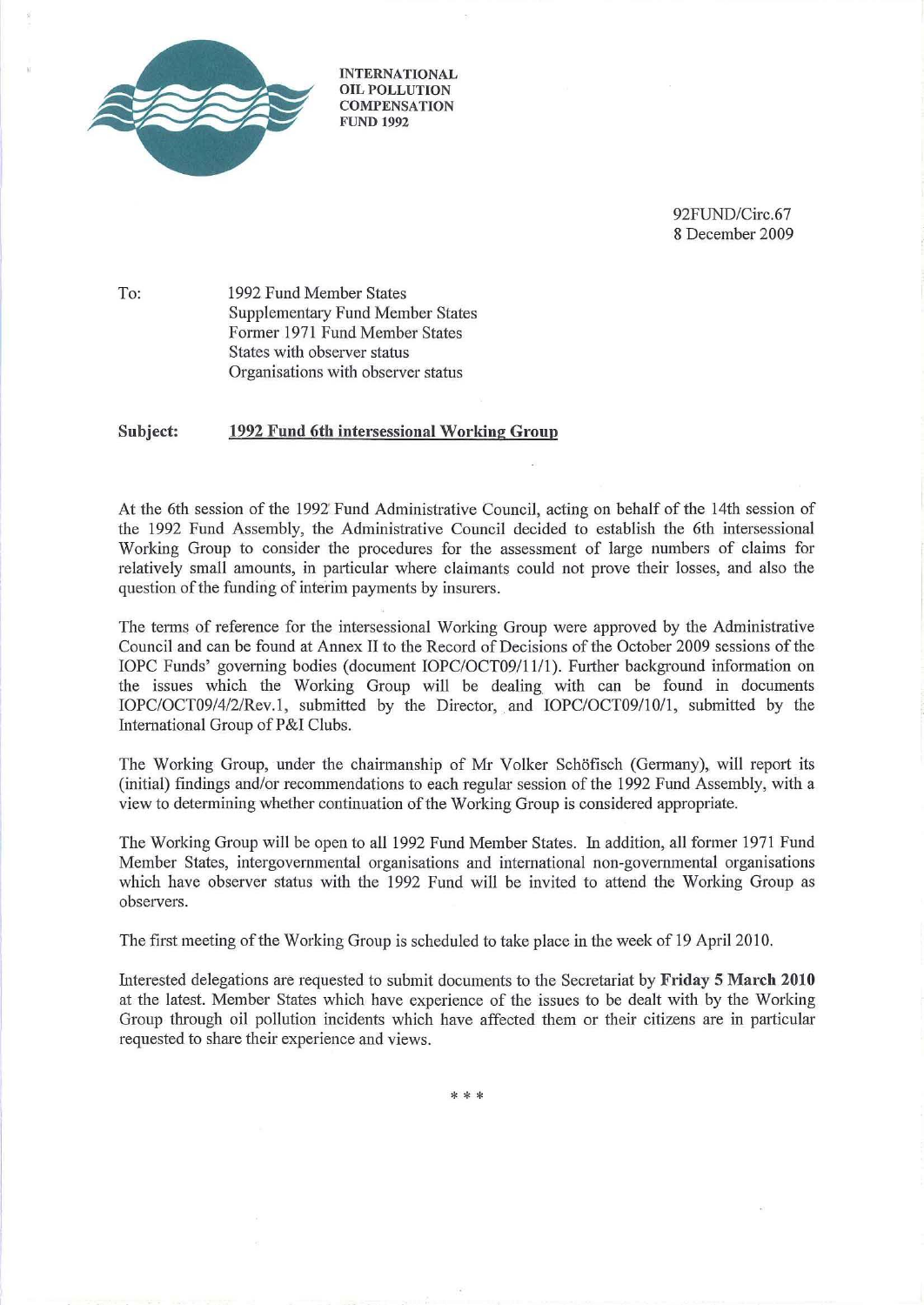### 1992 Fund Member States

Albania Algeria Angola Antigua and Barbuda Argentina Australia Bahamas Bahrain Barbados Belgium Belize Brunei Darussalam Bulgaria Cambodia Cameroon Canada Cape Verde China (Hong Kong Special Administrative Region) Colombia Comoros Congo Cook Islands Croatia Cyprus Denmark Djibouti Dominica Dominican Republic Ecuador Estonia Fiji Finland France Gabon

Georgia Germany Ghana Greece Grenada Guinea Hungary Iceland India Ireland Islamic Republic of Iran Israel Italy Jamaica Japan Kenya Kiribati Latvia Liberia Lithuania Luxembourg Madagascar Malaysia Maldives Malta Marshall Islands Mauritius Mexico Monaco Morocco Mozambique Namibia Netherlands New Zealand Nigeria

Oman Panama Papua New Guinea Philippines Poland Portugal Qatar Republic of Korea Russian Federation Saint Kitts and Nevis Saint Lucia Saint Vincent and the Grenadines Samoa Seychelles Sierra Leone Singapore Slovenia South Africa Spain Sri Lanka Sweden Switzerland Tonga Trinidad and Tobago Tunisia **Turkey** Tuvalu United Arab Emirates United Kingdom United Republic of Tanzania Uruguay Vanuatu Venezuela

Norway

# Supplementary Fund Member States

| Australia | Germany   | Netherlands    |
|-----------|-----------|----------------|
| Barbados  | Greece    | Norway         |
| Belgium   | Hungary   | Poland         |
| Croatia   | Ireland   | Portugal       |
| Denmark   | Italy     | Slovenia       |
| Estonia   | Japan     | Spain          |
| Finland   | Latvia    | Sweden         |
| France    | Lithuania | United Kingdom |
|           |           |                |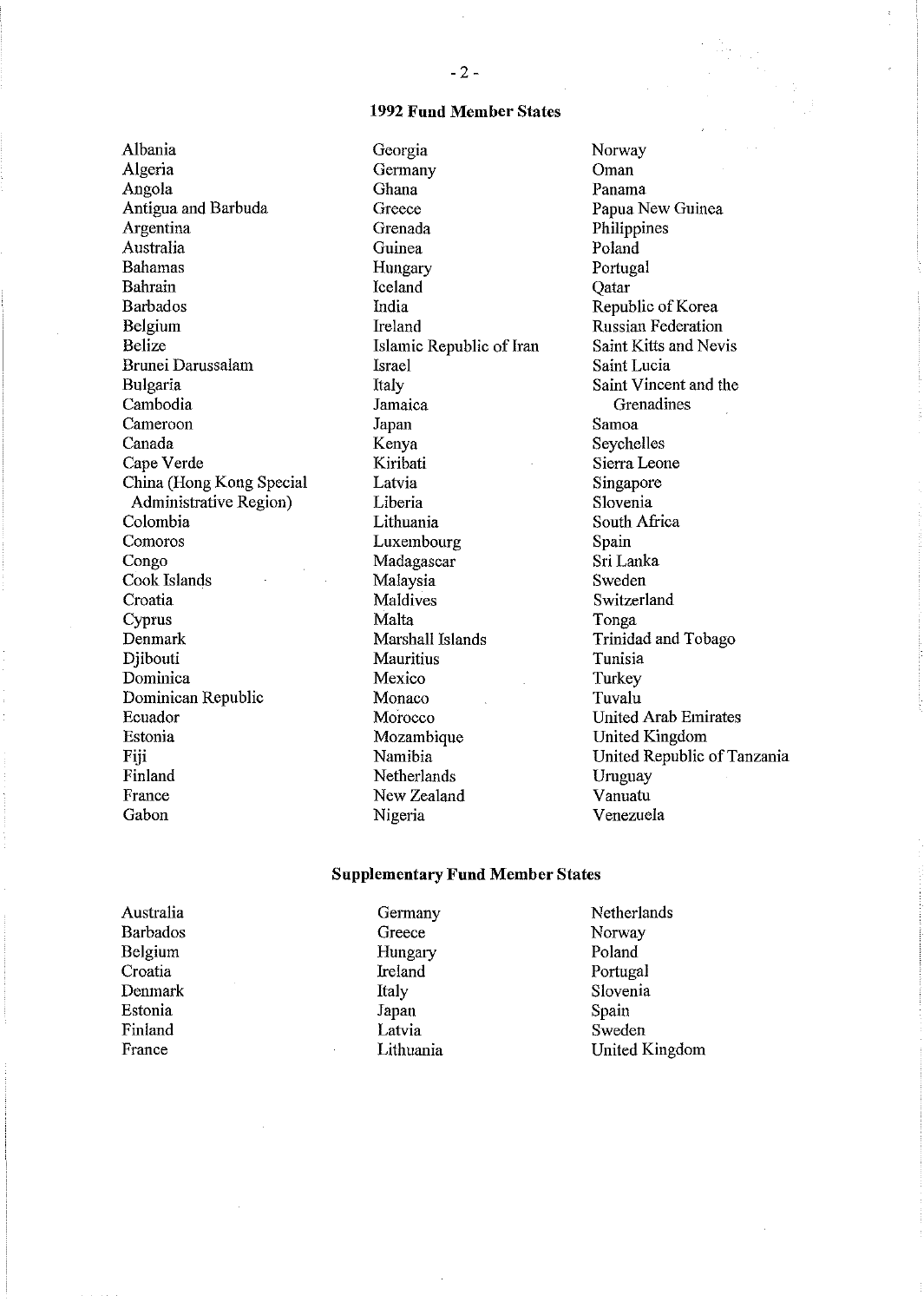## 1992 Fund and Supplementary Fund Observer States

Benin Bolivia Brazil Chile Côte d'Ivoire Democratic People's Republic of Korea Egypt Gambia Guatemala Guyana Indonesia Kuwait Lebanon

Germany

Mauritania Pakistan Peru Saudi Arabia Syrian Arab Republic Ukraine United States

# States having at any time been Members of the 1971 Fund

Albania Algeria Antigua and Barbuda Australia Bahamas Bahrain Barbados Belgium Benin Brunei Darussalam Cameroon Canada China (Hong Kong Special Administrative Region) Colombia Côte d'Ivoire Croatia Cyprus Denmark Djibouti Estonia Fiji Finland France Gabon Gambia

Ghana Greece Guyana Iceland India Indonesia Ireland Italy Japan Kenya Kuwait Liberia Malaysia Maldives Malta Marshall Islands Mauritania **Mauritius** Mexico Monaco Morocco Mozambique Netherlands New Zealand Nigeria

## 1971 Fund Observer States

Ecuador

Angola Argentina Belize Brazil Bulgaria Cambodia Cape Verde Chile Comoros Congo Democratic People's Republic ofKorea Dominica Dominican Republic

Egypt Georgia Grenada Guinea Islamic Republic of Iran Israel Jamaica Latvia Lebanon Lithuania Luxembourg Madagascar Namibia

Norway Oman Panama Papua New Guinea Poland Portugal **O**atar Republic of Korea Russian Federation Saint Kitts and Nevis Seychelles Sierra Leone Slovenia Spain Sri Lanka Sweden Switzerland Syrian Arab Republic Tonga Tunisia Tuvalu United Arab Emirates United Kingdom Vanuatu Venezuela

Peru Philippines Saint Lucia Saint Vincent and the Grenadines Samoa Saudi Arabia Singapore South Africa Trinidad and Tobago Turkey United Republic of Tanzania United States Uruguay